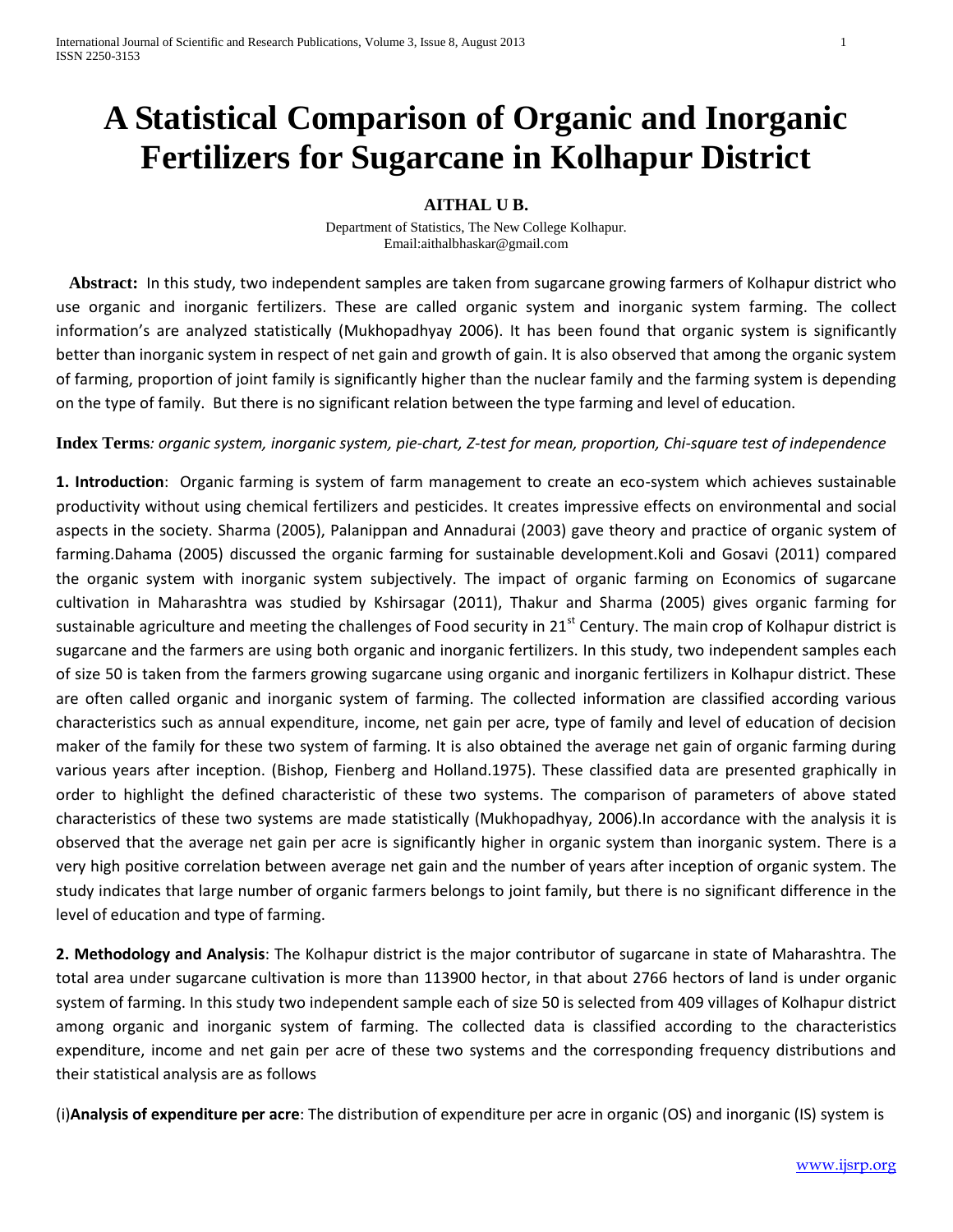International Journal of Scientific and Research Publications, Volume 3, Issue 8, August 2013 2 ISSN 2250-3153

| EXP(000) | $30 - 40$ | 40-50 | $  50-60$ | 60-70 | 70-80 | 80-90 | 90-100 | $100-110$ | $110-120$ | 120-130 |
|----------|-----------|-------|-----------|-------|-------|-------|--------|-----------|-----------|---------|
| No of OS | 02        | 04    | 07        | 10    | 12    | 07    | 04     | 02        | 01        | 01      |
| No of IS | 00        | 01    | 03        | 06    | 08    | 09    | 14     | 07        | 01        | 01      |

(a)The corresponding bar chart is



(b)Testing of hypothesis for equality of mean expenditure for organic and inorganic system of farming: Let  $\mu_1$  be the mean expenditure per acre for organic system of farming and  $\mu_2$  be the mean expenditure per acre for inorganic system of farming. The sample means are  $m_1=72.2$ ,  $m_2=85.4$  and standard deviations are  $s_1=19.1875$  and  $s_2=16.84755$  thousands respectively. The hypothesis are H<sub>0</sub>: $\mu_1 = \mu_2$  against H<sub>1</sub>: $\mu_1 < \mu_2$ . The value of Z-test statistic is Z<sub>0</sub>=-3.6554. At level of significance  $\alpha$ =.05 the critical value is Z  $_{0.05}$  =-1.64 and Z<sub>0</sub><-1.64, therefore reject H<sub>0</sub>. The sample modes are M<sub>os</sub>=72.8571 and  $M_{is}=94.1667$ , therefore the corresponding value of coefficient of skewness are  $S_{k(\alpha s)} = -0.03425$  and  $S_{k(i s)} = -0.03425$  $0.5204$ .This shows that  $S_{k(cos)}$  >  $S_{k(is)}$ (ii**) Analysis of income per acre**: The distribution of annual income per acre in organic (OS) and inorganic (IS) systems is,

| $Income(000)$   70-80 |    | 80-90 | 90-100 | 100-110 | $ 110-120 $ | $ 120-130 $ | 130-140 | 140-150 |
|-----------------------|----|-------|--------|---------|-------------|-------------|---------|---------|
| No of OS              | 01 | 03    | 08     | 16      | 10          | 07          | 04      | 01      |
| No of IS              | 01 | 05    | 08     | 10      | 11          | 07          | 06      | 02      |

|  | (a) The corresponding bar chart is, |  |
|--|-------------------------------------|--|
|--|-------------------------------------|--|

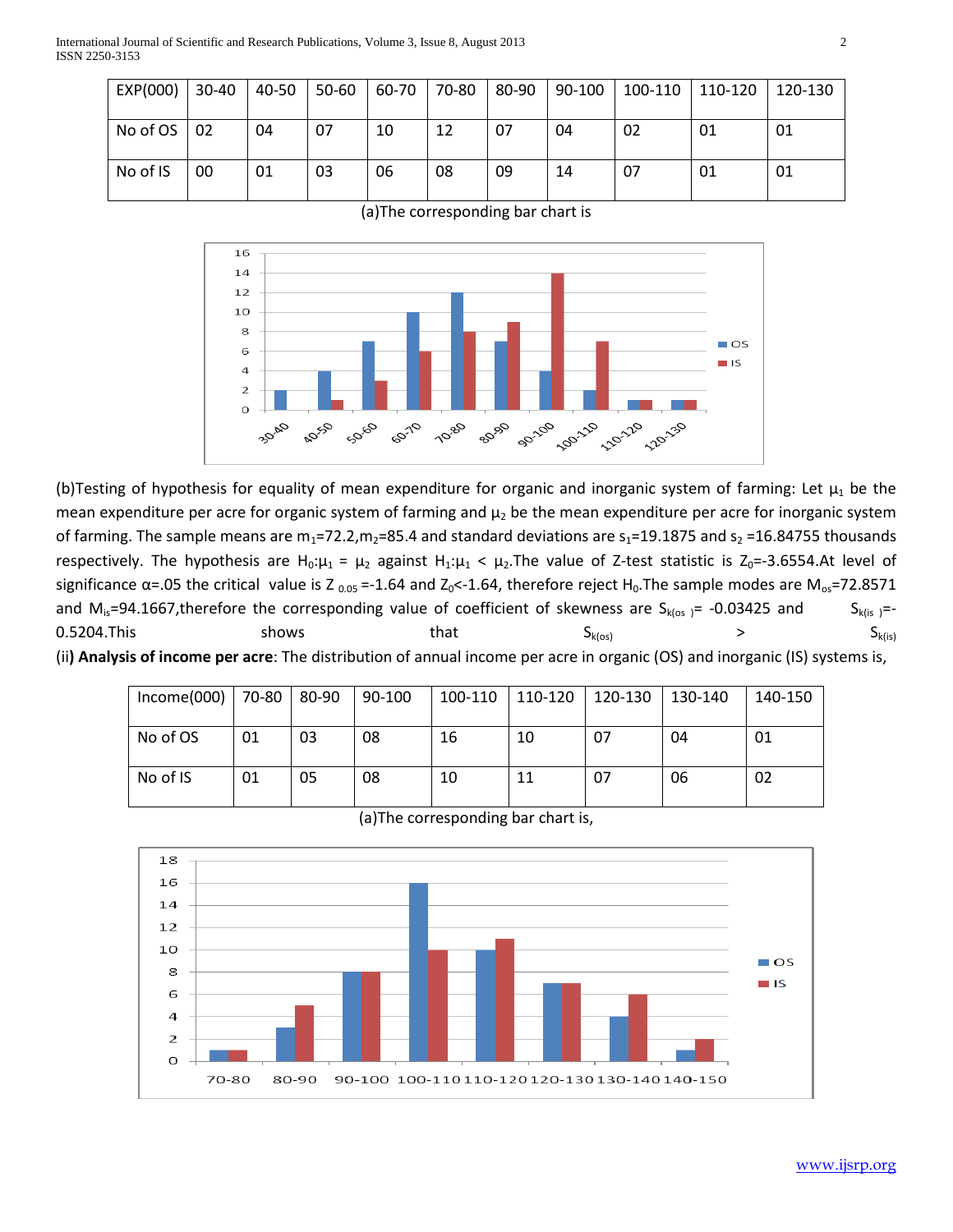(b)Testing of hypothesis for equality of mean income for organic and inorganic system of farming: Let  $\mu_1$  be the mean income per acre for organic system of farming and  $\mu_2$  be the mean income per acre for inorganic system oh farming. The sample means are  $m_1$ =109.6, $m_2$ =111.0 and standard deviations are  $s_1$ =14.725488 and  $s_2$  =16.970563 thousands respectively. The hypothesis are H<sub>0</sub>: $\mu_1=\mu_2$  against H<sub>1</sub>: $\mu_1<\mu_2$ . The value of Z-test statistic is Z<sub>0</sub>=-0.4409. At level of significance  $\alpha$ =.05 the critical value is  $Z_{0.05}$  =-1.64  $Z_0$ >-1.64, therefore accept H<sub>0</sub>. **(iii) Analysis of net gain per acre**: The distribution of net gain per acre in these two systems is,

| Net gain | $00-10$ | $10 - 20$ | $20 - 30$ | $30 - 40$ | 40-50 | 50-60 | 60-70 | 70-80 | 80-90 |
|----------|---------|-----------|-----------|-----------|-------|-------|-------|-------|-------|
| No of OS | 02      | 04        | 07        | 10        | 12    | 08    | 03    | 03    | 01    |
| No of IS | 03      | 05        | 16        | 13        | 06    | 04    | 02    | 01    | 00    |



(a)The corresponding bar chart is,

(b)Testing of hypothesis for equality of mean net gain for organic and inorganic system of farming: Let  $\mu_1$  be the mean net gain per acre for organic system of farming and  $\mu_2$  be the mean net gain per acre for inorganic system oh farming. The sample means are  $m_1$ =41.6,m<sub>2</sub>=32.8 and standard deviations are  $s_1$ =18.06765 and  $s_2$  =15.2696 thousands respectively. The hypothesis are H<sub>0</sub>: $\mu_1 = \mu_2$  against H<sub>1</sub>: $\mu_1 > \mu_2$ . The value of Z-test statistic is Z<sub>0</sub>=2.6304.At level of significance  $\alpha$ =.05 the critical value isZ $_{0.05}$ = 1.64 and Z<sub>0</sub>>1.64, therefore reject H<sub>0</sub>. **(iv) Distribution of average net gain and number of years after inception:**

| Years   |      | -    |      |      |      |      |      |      | 10   | $\overline{11}$<br>ᆠ | $\sim$<br>ᅩ | 12<br>د⊥ | 14   | 15   | 16   | 18   | 20   | 24<br><u>_</u> |
|---------|------|------|------|------|------|------|------|------|------|----------------------|-------------|----------|------|------|------|------|------|----------------|
| Av.gain | 15.2 | 20.4 | 27.9 | 47.8 | 37,8 | 34.2 | 41.8 | 37.7 | 35.7 | 44.3                 | 36.6        | 39       | 38.3 | 47.8 | 39.6 | 43.2 | 42.1 | -47            |

The correlation coefficient between these characteristics is **0.683887**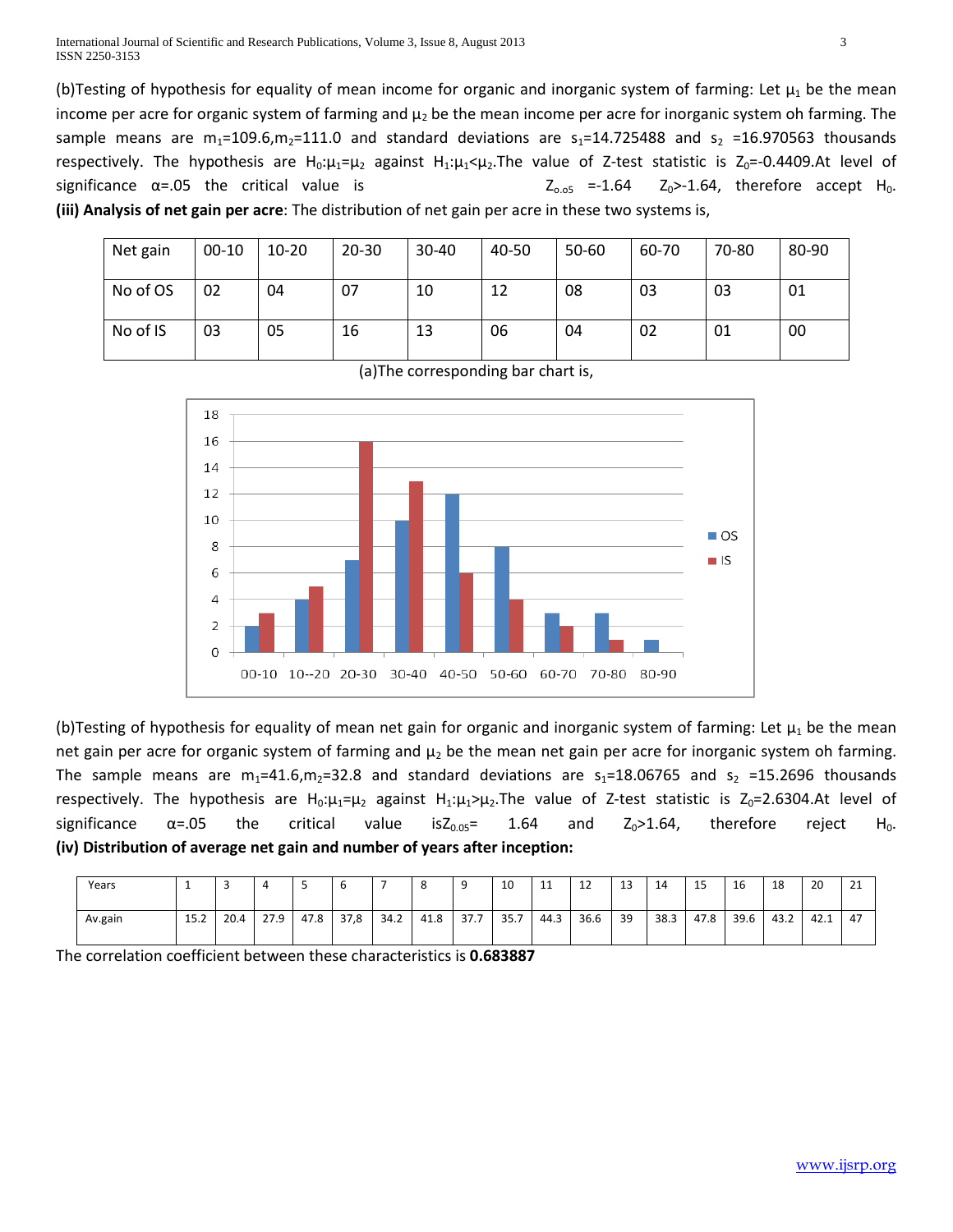

**(v) Analysis of type of family and type of farming**: The 2X2 contingency table representing the type of family and farming type is as follows.

|               |                | TYPE OF FARMING |                 |              |
|---------------|----------------|-----------------|-----------------|--------------|
| <b>TYPF</b>   |                | <b>ORGANIC</b>  | <b>INORGNIC</b> | <b>TOTAL</b> |
| OF            | <b>JOINT</b>   | 42              | 31              | 73           |
| <b>FAMILY</b> | <b>NUCLEAR</b> | 8               | 19              | 27           |
|               | <b>TOTAL</b>   | 50              | 50              | 100          |

(a)The bar chart of the above distribution is,



(b) Test for equality of proportions: Let P<sub>1</sub>be the proportion of organic farmers belonging to the joint family and P<sub>2</sub> is the proportion of inorganic farmers belonging to the joint family. The corresponding sample proportions are  $p_1$ =0.84 and  $p_2$ =0.62, the hypothesis are, H<sub>0</sub>:P<sub>1</sub>=P<sub>2</sub> against the alternative H<sub>1</sub>:P<sub>1</sub>>P<sub>2</sub>.Under H<sub>0</sub>, the value of the Z-test statistic is  $Z_0$ =2.4778. At level of significance  $\alpha$ =.05 the critical value is 1.64 and  $Z_0$ >1.64, therefore reject H<sub>0</sub>. **(vi) Analysis of level of education and type of farming:** A 2X4 contingency table representing the level of education and type of farming is,

| Level of education | Primary and bellow | Secondary | Graduate | PG & other degree |
|--------------------|--------------------|-----------|----------|-------------------|
| OS system          | 06                 | 26        | 14       | 04                |
| IS system          | 04                 | 18        | 23       | 05                |

(a)The corresponding pie chart is,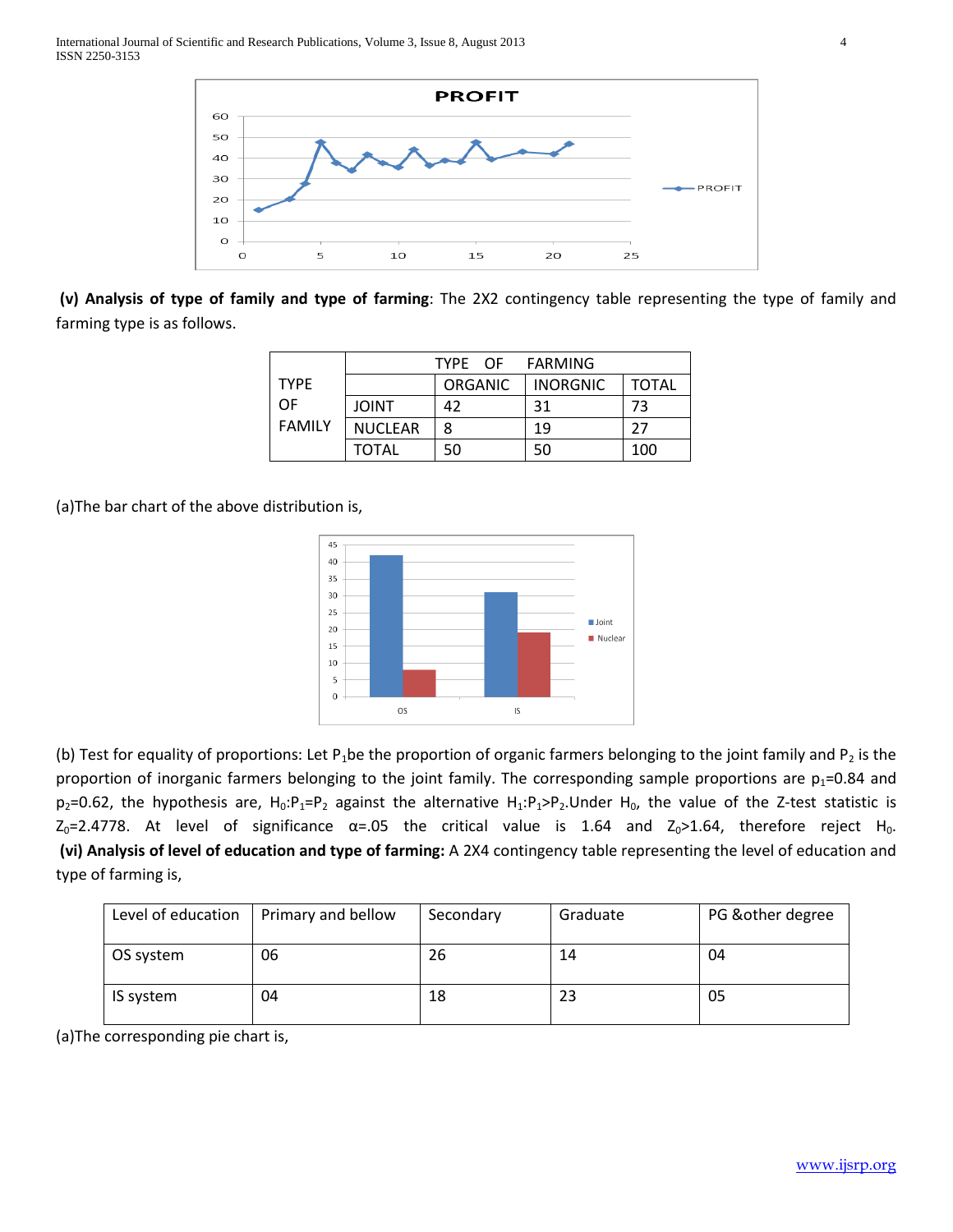International Journal of Scientific and Research Publications, Volume 3, Issue 8, August 2013 5 ISSN 2250-3153



(b)The chi-square test of independence of two characteristics:Let A denote the type of farming and B denote the level of education of the farmers. Then the hypothesis for the test are  $H_0:A$  and B are independent against alternative  $H_1:A$  and B are not independent.Under H<sub>0</sub>,the value of the chi-square test statistic is  $\chi^2$ <sub>0</sub>=4.1548.At level significace  $\alpha$ =.05 the critical value is 7.815 and  $\chi^2$ <sub>0</sub><7.815,therefore accept H<sub>0</sub>.

The proportion of organic farmers having higher(graduation and above) education is  $p_1$ =0.36 and proportion of inorgation farmers having higher education is  $p_2$ =0.56.The value of the test statistic for testing the hypothsis H<sub>0</sub>:P<sub>1</sub>=P<sub>2</sub> against H<sub>1</sub>: P<sub>1</sub> < P<sub>2</sub> is Z<sub>0</sub>=-2.0064.At level of significance  $\alpha$ =.0.05 the critical value is Z<sub>0.05</sub>=-1.64 reject H<sub>0</sub>.

**3.Conclusions**:(i) The average expenditure per acre by organic system is significantly less than the average expenditure per acre by inorganic system.

(ii) There is no significant difference in the average income per acre in these two systems.

(iii)The average net gain per acre from organic system is significantly greater than the average net gain from inorganic system.

(iv) There is a very high positive correlation coefficient between number of years after inception of organic system and average profit per year.This shows that,there is a very good growth of gain by organic system.

(v)Large number of organic system of farmers belongs to the joit family than the inorgnic system of farmers.

(vi)There is no significant difference in the level of education of the farmers of these two systems. But in general level of education of inorgnic farmers is igher than organic farmers.

**4.Findings**:(i) The organic system of farming is only 2.4284% of the total area.This shows that,there is a lack of encouragement for this system of farming.

(ii)Organic system of farming decreases the average annual expenditure year by year after its inception .

(vi) Highly educated farmers prefers inorganic system than organic system.

**5.References:** Bishop,Y.M.M,Fienberg,S.E and Holland,P.W(1975)*Discrete Multivariate analysis* Theory and Practice M.I.T Press.

Kshirsagar,K.G(2011[\)www.http/indiaenvironmentportal.org.in/fils/w15kgk.pdf.](http://www.http/indiaenvironmentportal.org.in/fils/w15kgk.pdf)

Koli,P.A and Gosavi,S.W(2011)*Economicand environmental significance of organic farming in Kolhapur and Sangli districts*.Unpublished Ph.D thesis submitted to Shivaji University Kolhapur.

Dahama,A.K(2005)*Organic Farming for Sustainable Development*.Agrobotanica Publishers

Palanippan,S.P and Annadurai,K(2003)*Organic Farming Theory and Practices*.Scientific Publishers,Jodhpur